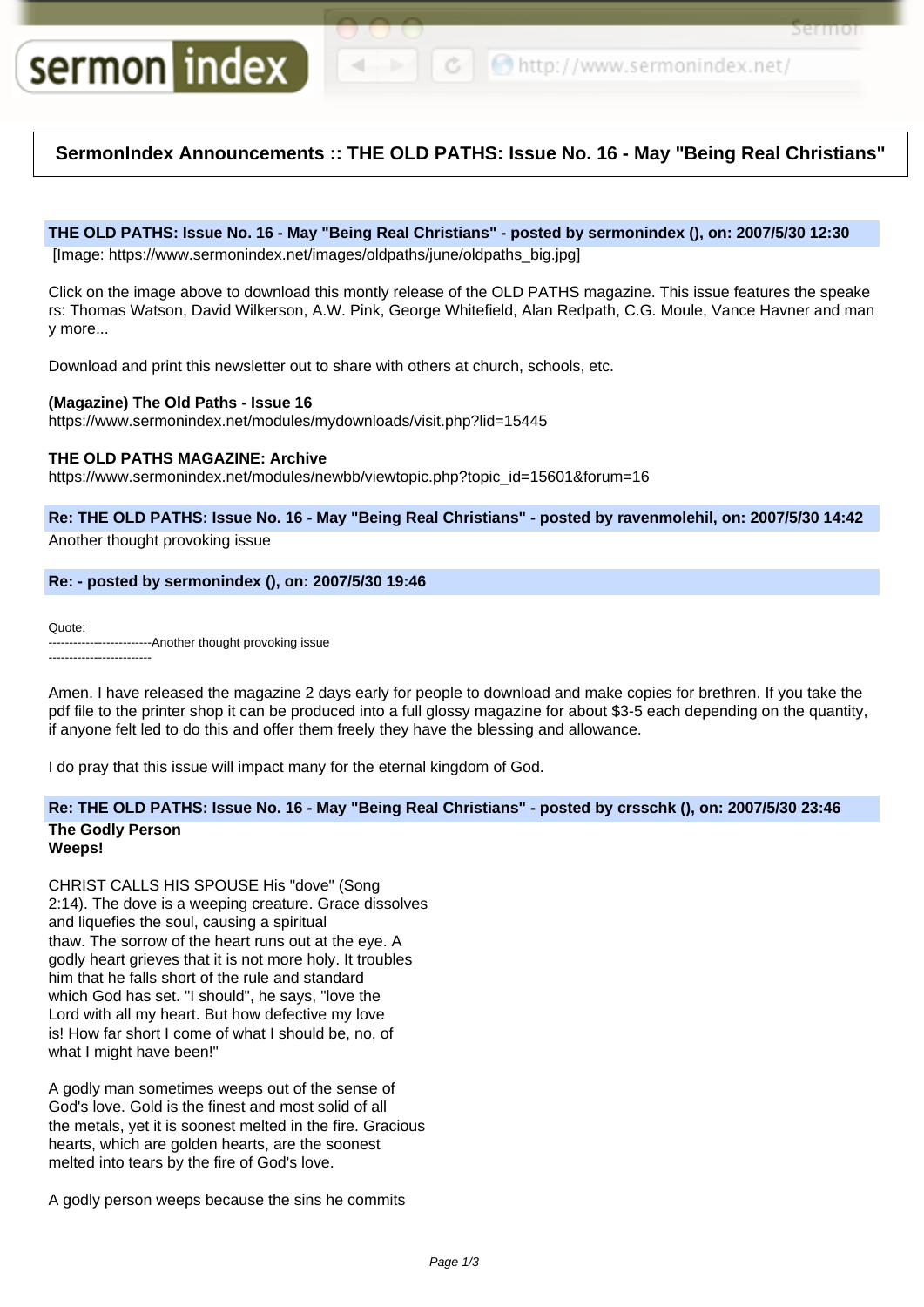are in some sense worse than the sins of other men. The sin of a justified person is very odious, because it is a sin of unkindness. Peter's denying of Christ was a sin against love. Christ had enrolled him among the apostles. He had taken him up into the Mount and shown him the glory of heaven in a vision. Yet after all this mercy, it was base ingratitude that he should deny Christ. This made him go out and "weep bitterly." He baptized himself, as it were, in his own tears. The sins of the godly go nearest to God's heart.

The sins of the wicked anger the Lord. The godly man's sins grieve Him. The sins of the wicked pierce Christ's side. The sins of the godly wound his heart. The unkindness of a spouse goes nearest to the heart of her husband. How far from being godly are those who scarcely ever shed a tear for sin! If they lose a near relation, they weep, but though they are in danger of losing God and their souls, they do not weep.

Thomas Watson

~~~~~~~~~~~~~

These are timeless treasures being pulled together into The Old Paths, another remarkable issue.

### **Re: - posted by PreachParsly (), on: 2007/5/31 11:21**

I have a suggestion. It may not be a necessity now, but if it gets just a little bigger a table of contents would be very helpful. It would probably be helpful now, but definitely if the magazine gets any bigger.

Quote: -------------------------Staff Senior Editor - Greg Gordon Editors - Mike Balog, Giancarlo Jarquin Proof Readers - Joy Courville, Joe Misko -------------------------

Thank you to everyone involved!

### **Re: - posted by BenBrockway, on: 2007/5/31 11:38**

Yes, thank you for the time you take to write the things the Lord has laid upon your heart, as well as combining the meat y words of preachers past. There have been some very powerful and convicting articles. Thank you again for your time a nd effort you put into it. :-)

### **Re: - posted by sermonindex (), on: 2007/5/31 13:33**

Quote:

-------------------------I have a suggestion. It may not be a necessity now, but if it gets just a little bigger a table of contents would be very helpful. It would probably be helpful now, but definitely if the magazine gets any bigger. -------------------------

### Brother,

Thank you for the great suggestion. I will consider this and prayerfully impliment something in a future issue. I do see the Old Paths publication growing and changing more into a full magazine with some more design and features.